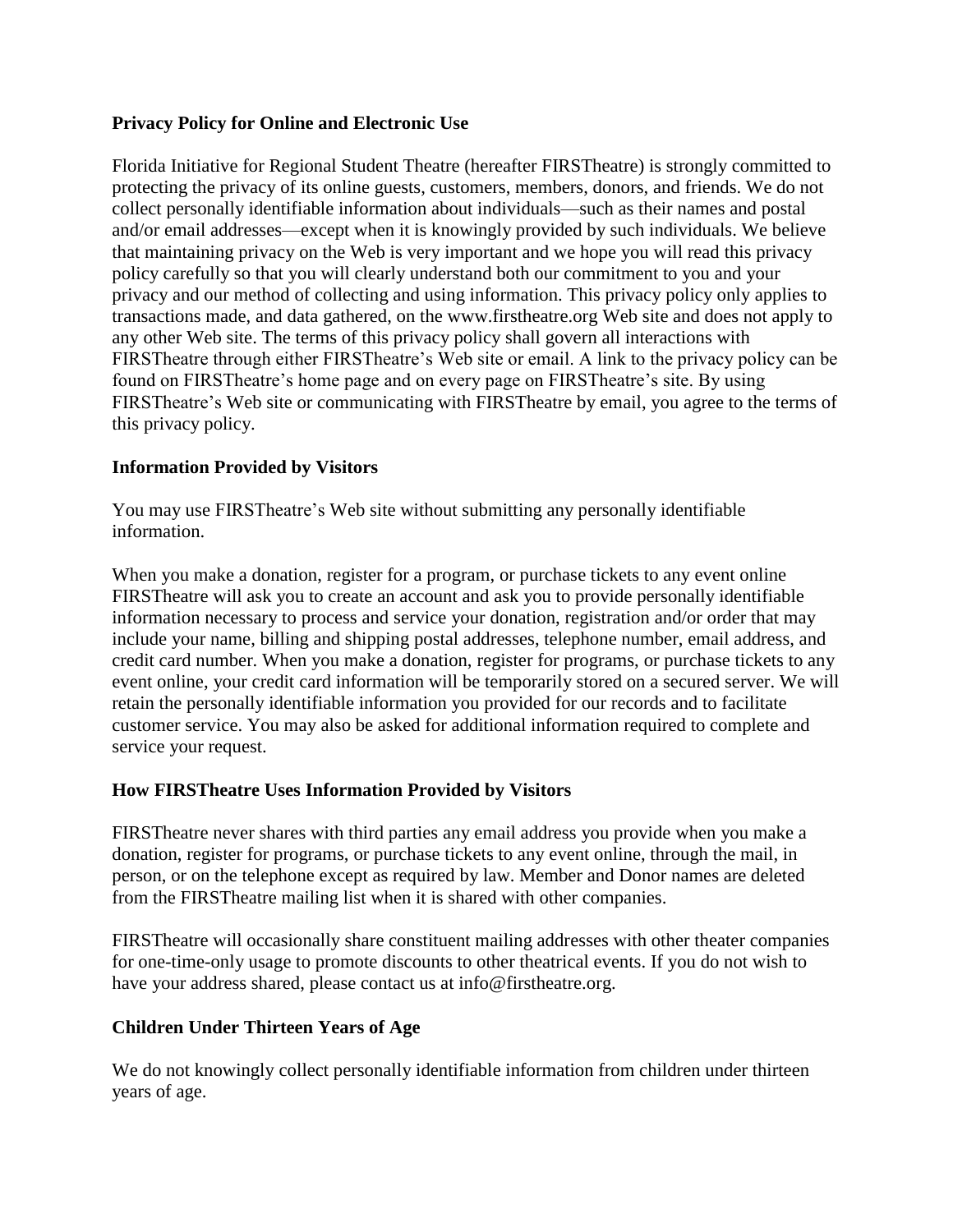#### **Emails and Newsletters**

FIRSTheatre regularly sends email newsletters to our registered email subscribers. On occasion, FIRSTheatre may send emails to individuals such as registrants and members who have provided us with their email address, informing them of FIRSTheatre events or promotions we think might be of interest to them. FIRSTheatre also sends promotional emails to customers and those individuals who have requested information. Email recipients may always opt out of any email category at any time by contacting us at info@firstheatre.org.

## **Emailing FIRSTheatre**

FIRSTheatre tries to respond to email messages requiring a response within seven business days. We try to respond to customer service inquiries related to program registration within forty-eight hours. If you email FIRSTheatre, your message and email address will be forwarded to the appropriate department within FIRSTheatre. FIRSTheatre may choose to save this information. FIRSTheatre is pleased to hear from you. However, any message, material, business information, ideas, concepts, unsolicited scripts, or other information sent to FIRSTheatre by email will be treated as non-confidential and non-proprietary.

## **Data Security**

FIRSTheatre makes every reasonable effort to ensure that all of the transactions that occur on our Web site are secure. All credit card numbers submitted to the site are encrypted using "Secure" Socket Layer" (SSL) encryption. SSL technology is an industry standard for protecting sensitive information as it is transmitted over the Internet.

To prevent unauthorized access, maintain data accuracy, and ensure the correct use of information, we have put in place appropriate physical, electronic, and administrative procedures to safeguard and secure the information we collect online.

## **Third-Party Service Providers**

FIRSTheatre may engage reputable third-party vendors in order to help us manage our Web site and allow us to better service our visitors and customers. These may include third-party vendors engaged to analyze, for marketing purposes, the information collected on our Web site. FIRSTheatre requires its vendors by contract to maintain the confidentiality and security of FIRSTheatre information to which they are provided access and restricts the vendors from using the information in any way not expressly authorized by FIRSTheatre.

The FIRSTheatre Web site may contain links to other Web sites such as our third-party vendors. Once you leave FIRSTheatre's Web site, this privacy policy will not apply.

## **Contact Information**

If you have any questions regarding this privacy policy, please contact: